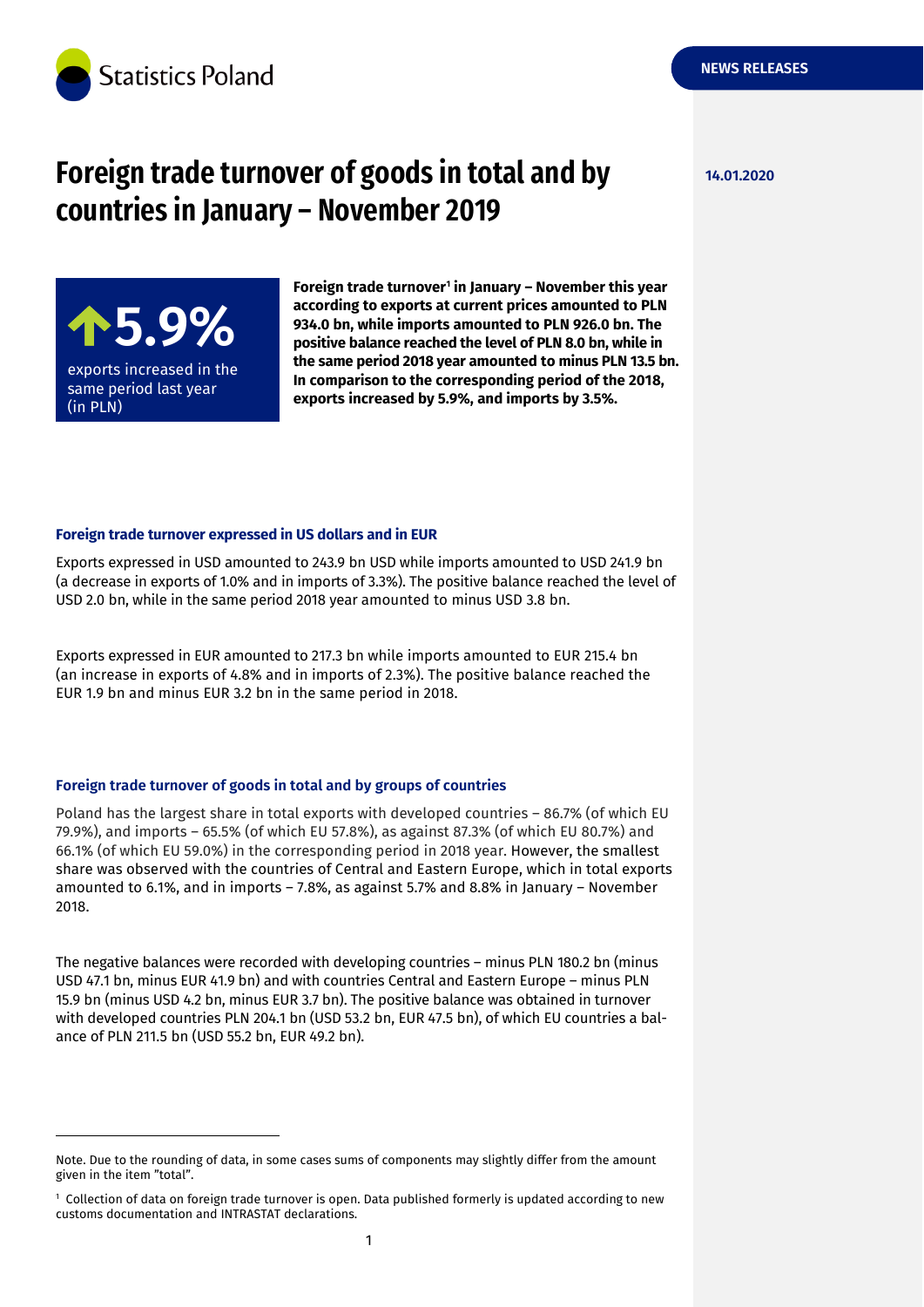| Table 1. Foreign trade turnover of goods in total and by groups of countries |  |  |
|------------------------------------------------------------------------------|--|--|
|------------------------------------------------------------------------------|--|--|

|                                          |          |            |            |       |                     | $I - XI 2019$ |                |       |  |  |  |
|------------------------------------------|----------|------------|------------|-------|---------------------|---------------|----------------|-------|--|--|--|
| <b>SPECIFICATION</b>                     | bn       | bn         | bn         |       | $I - XI$ 2018 = 100 |               | $I - XI$       |       |  |  |  |
|                                          | PLN      | <b>USD</b> | <b>EUR</b> | PLN   | <b>USD</b>          | <b>EUR</b>    | structure in % |       |  |  |  |
| <b>Exports</b>                           | 934.0    | 243.9      | 217.3      | 105.9 | 99.0                | 104.8         | 100.0          | 100.0 |  |  |  |
| Developed countries                      | 810.3    | 211.6      | 188.5      | 105.3 | 98.4                | 104.1         | 87.3           | 86.7  |  |  |  |
| of which EU                              | 746.4    | 194.9      | 173.6      | 104.9 | 98.0                | 103.7         | 80.7           | 79.9  |  |  |  |
| of which euro-zone                       | 536.7    | 140.2      | 124.8      | 105.1 | 98.2                | 103.9         | 57.9           | 57.5  |  |  |  |
| Developing countries                     | 67.0     | 17.5       | 15.6       | 108.1 | 101.0               | 106.9         | 7.0            | 7.2   |  |  |  |
| Count. of Cent. and East. Europe         | 56.8     | 14.8       | 13.2       | 112.7 | 105.4               | 111.5         | 5.7            | 6.1   |  |  |  |
| Imports (country of origin) <sup>2</sup> | 926.0    | 241.9      | 215.4      | 103.5 | 96.7                | 102.3         | 100.0          | 100.0 |  |  |  |
| Developed countries                      | 606.2    | 158.4      | 141.0      | 102.5 | 95.7                | 101.3         | 66.1           | 65.5  |  |  |  |
| of which EU                              | 534.9    | 139.7      | 124.4      | 101.3 | 94.7                | 100.2         | 59.0           | 57.8  |  |  |  |
| of which euro-zone                       | 424.8    | 111.0      | 98.8       | 100.6 | 94.0                | 99.4          | 47.2           | 45.9  |  |  |  |
| Developing countries                     | 247.2    | 64.6       | 57.5       | 110.1 | 103.0               | 108.9         | 25.1           | 26.7  |  |  |  |
| Count. of Cent. and East. Europe         | 72.7     | 19.0       | 16.9       | 92.1  | 86.2                | 91.2          | 8.8            | 7.8   |  |  |  |
| <b>Balance</b>                           | 8.0      | 2.0        | 1.9        | X     | X                   | X             | X              | X     |  |  |  |
| Developed countries                      | 204.1    | 53.2       | 47.5       | X     | X                   | X             | X              | X     |  |  |  |
| of which EU                              | 211.5    | 55.2       | 49.2       | Χ     | X                   | X             | X              | X     |  |  |  |
| of which euro-zone                       | 111.9    | 29.2       | 26.0       | X     | X                   | X             | X              | X     |  |  |  |
| Developing countries                     | $-180.2$ | $-47.1$    | $-41.9$    | X     | X                   | X             | X              | X     |  |  |  |
| Count. of Cent. and East. Europe         | $-15.9$  | $-4.2$     | $-3.7$     | Χ     | Χ                   | Χ             | Χ              | Χ     |  |  |  |

#### **Foreign trade turnover by major countries**

-

After eleven months this year among the main trade partners of Poland there was an increase in exports to all counters from top ten and in imports – from United States, China, Spain, Netherlands.,France, Italy and Germany.

The turnover with the top ten of Polish trade partners in exports after eleven months of 2019 accounted for 66.3% (66.8% in the same period 2018 year), while total imports – 63.8% (against 64.8% in January – November 2018).

The share of Germany in exports decreased in comparison with the corresponding period 2018 year by 0.5 pp and amounted to 27.7%, and imports decreased by 0.7 pp and accounted for 21.9%. The positive balance amounted to PLN 55.9 bn (USD 14.6 bn, EUR 13.0 bn) against PLN 46.3 bn (USD 12.9 bn, EUR 10.9 bn) in the same period of 2018.

 $2$  Country of origin is the country where the commodity was produced or processed and in this form entered the Polish customs zone.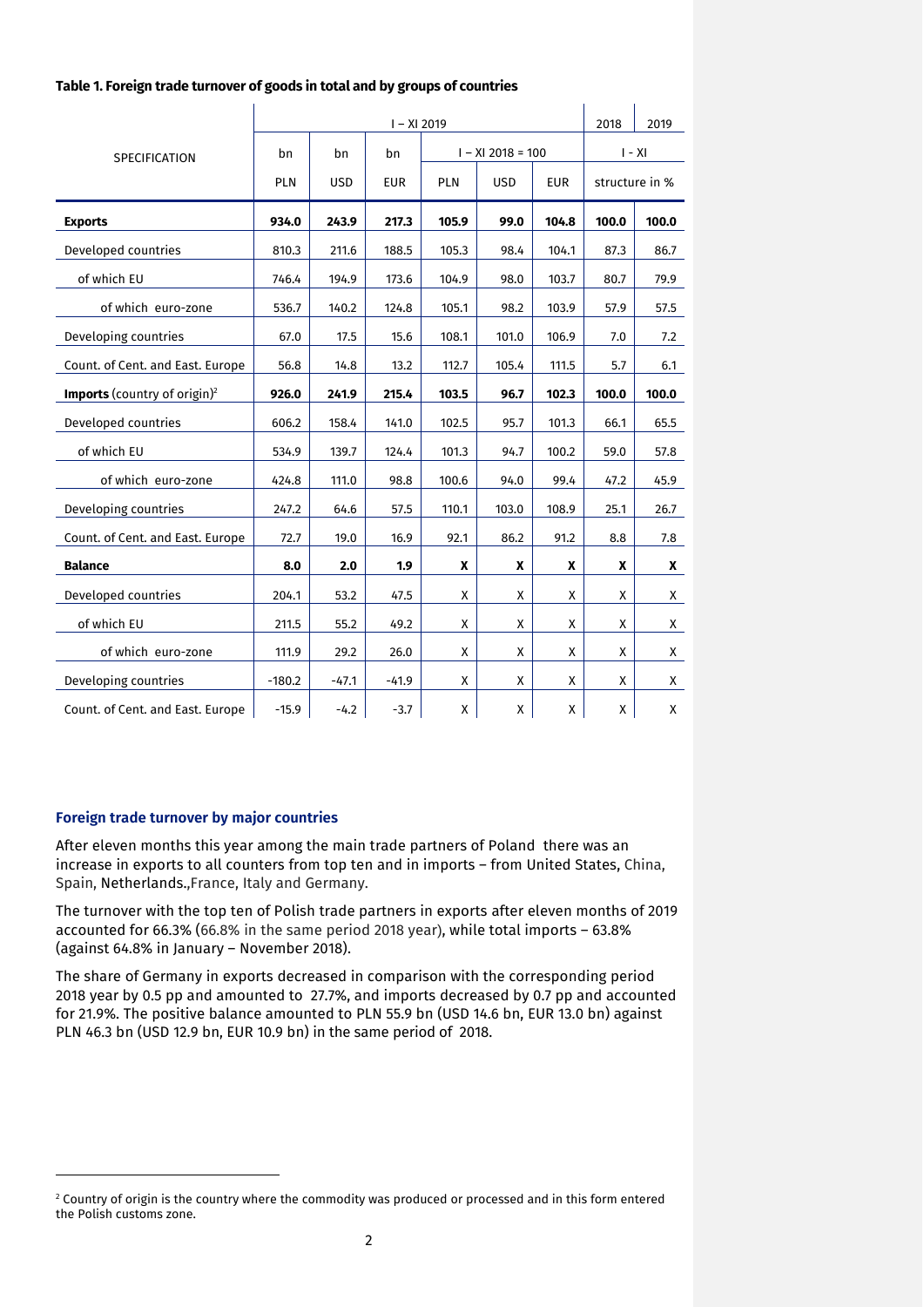#### **Table 2. Foreign trade turnover by major countries**

|                                    | $I - XI 2019$     |      |            |            |                     |            | 2018           | 2019 |
|------------------------------------|-------------------|------|------------|------------|---------------------|------------|----------------|------|
| <b>SPECIFICATION</b><br>bn         |                   | bn   | bn         |            | $I - XI$ 2018 = 100 | $I - XI$   |                |      |
|                                    | PLN<br><b>USD</b> |      | <b>EUR</b> | <b>PLN</b> | <b>USD</b>          | <b>EUR</b> | structure in % |      |
|                                    | <b>EXPORTS</b>    |      |            |            |                     |            |                |      |
| 1. Germany                         | 258.3             | 67.5 | 60.1       | 103.8      | 97.1                | 102.7      | 28.2           | 27.7 |
| 2. Czech Republic                  | 57.3              | 15.0 | 13.3       | 101.2      | 94.6                | 100.1      | 6.4            | 6.1  |
| 3. United Kingdom                  | 56.1              | 14.7 | 13.1       | 101.8      | 95.2                | 100.6      | 6.3            | 6.0  |
| 4. France                          | 54.8              | 14.3 | 12.7       | 111.0      | 103.6               | 109.7      | 5.6            | 5.9  |
| 5. Italy                           | 42.6              | 11.1 | 9.9        | 104.6      | 97.7                | 103.4      | 4.6            | 4.6  |
| 6. Netherlands                     | 41.1              | 10.7 | 9.6        | 103.6      | 96.9                | 102.5      | 4.5            | 4.4  |
| 7. Russia                          | 29.4              | 7.7  | 6.8        | 111.1      | 103.9               | 109.9      | 3.0            | 3.1  |
| 8. United States                   | 26.7              | 7.0  | 6.2        | 111.4      | 104.2               | 110.2      | 2.7            | 2.9  |
| 9. Sweden                          | 26.1              | 6.8  | 6.1        | 106.7      | 99.6                | 105.5      | 2.8            | 2.8  |
| 10. Hungary                        | 26.0              | 6.8  | 6.0        | 109.6      | 102.5               | 108.4      | 2.7            | 2.8  |
| <b>IMPORTS (country of origin)</b> |                   |      |            |            |                     |            |                |      |
| 1. Germany                         | 202.4             | 52.9 | 47.1       | 100.0      | 93.5                | 98.9       | 22.6           | 21.9 |
| 2. China                           | 115.6             | 30.2 | 26.9       | 111.4      | 104.3               | 110.2      | 11.6           | 12.5 |
| 3. Russia                          | 56.5              | 14.8 | 13.1       | 89.1       | 83.4                | 88.1       | 7.1            | 6.1  |
| 4. Italy                           | 46.1              | 12.0 | 10.7       | 100.2      | 93.5                | 99.0       | 5.1            | 5.0  |
| 5. Netherlands                     | 33.7              | 8.8  | 7.8        | 102.3      | 95.5                | 101.1      | 3.7            | 3.6  |
| 6. France                          | 33.6              | 8.8  | 7.8        | 102.1      | 95.3                | 100.9      | 3.7            | 3.6  |
| 7. Czech Republic                  | 30.7              | 8.0  | 7.1        | 99.5       | 92.9                | 98.3       | 3.5            | 3.3  |
| 8. United States                   | 29.5              | 7.7  | 6.9        | 117.3      | 109.3               | 115.9      | 2.8            | 3.2  |
| 9. Spain                           | 21.3              | 5.6  | 4.9        | 105.1      | 98.1                | 103.8      | 2.3            | 2.3  |
| 10. Belgium                        | 21.2              | 5.5  | 4.9        | 94.6       | 88.4                | 93.6       | 2.5            | 2.3  |

The share of Russia in imports decreased by 1.0 pp compared to the same period of 2018 and it was 6.1%

# **Imports by country of consignment in total and by groups of counties**

The highest turnover in imports by country of consignment Poland recorded with the developed countries - PLN 679.4 bn, of which the EU – PLN 635.8 bn, compared to PLN 669.3 bn, of which the EU - PLN 629.8 bn in the same period of 2018.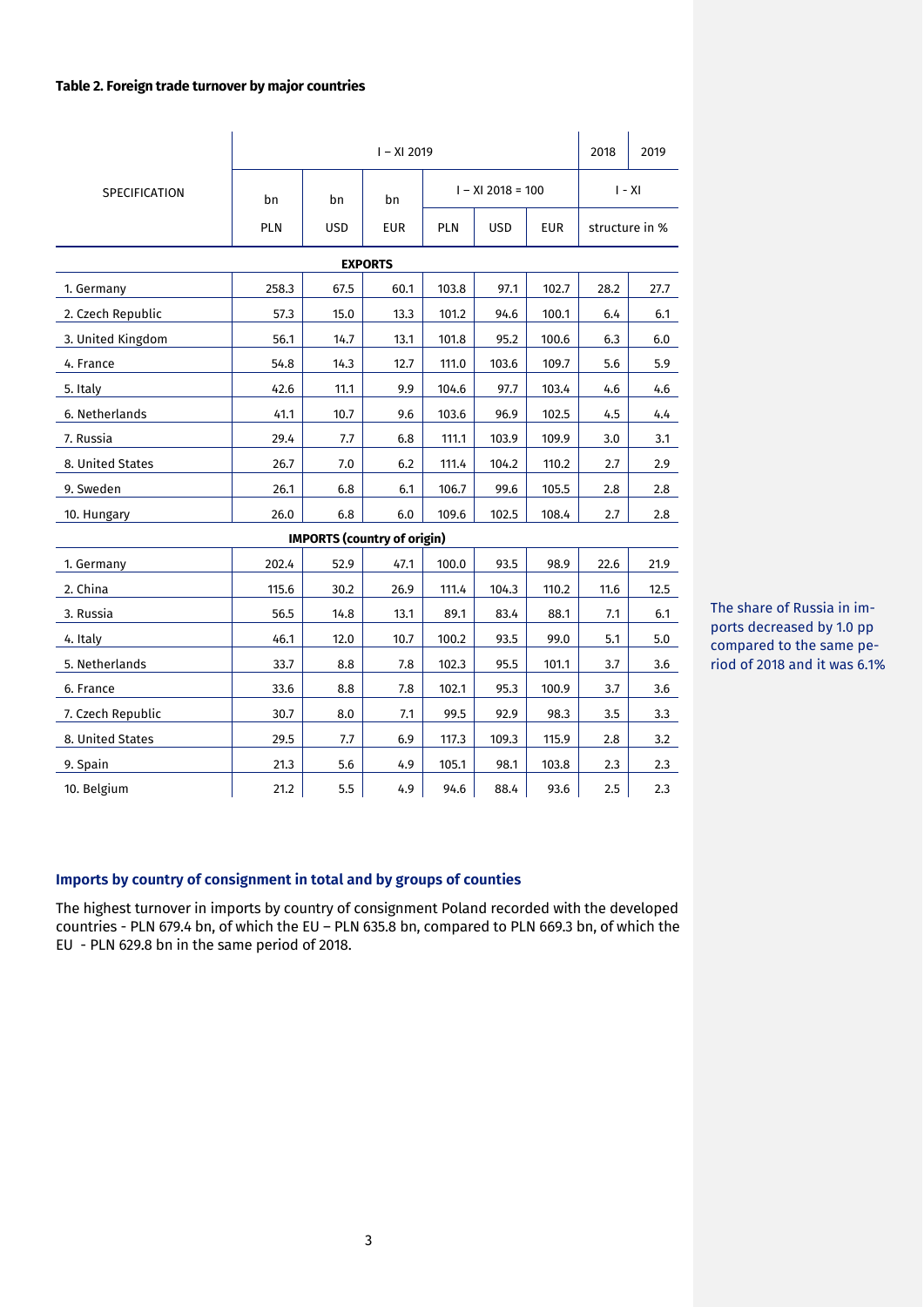## **Table 3. Imports by country of consignment in total and by groups of counties**

|                                            | $I - XI 2019$ |            |            |            |                     |            |       | 2019           |
|--------------------------------------------|---------------|------------|------------|------------|---------------------|------------|-------|----------------|
| <b>SPECIFICATION</b>                       | bn            | bn         | bn         |            | $I - XI$ 2018 = 100 | $I - XI$   |       |                |
|                                            | <b>PLN</b>    | <b>USD</b> | <b>EUR</b> | <b>PLN</b> | <b>USD</b>          | <b>EUR</b> |       | structure in % |
| Imports (country of con-<br>signment $)^3$ | 926.0         | 241.9      | 215.4      | 103.5      | 96.7                | 102.3      | 100.0 | 100.0          |
| Developed countries                        | 679.4         | 177.5      | 158.1      | 101.5      | 94.9                | 100.4      | 74.8  | 73.4           |
| of which EU                                | 635.8         | 166.1      | 147.9      | 101.0      | 94.3                | 99.8       | 70.4  | 68.7           |
| of which euro-zone                         | 515.9         | 134.8      | 120.0      | 101.0      | 94.4                | 99.8       | 57.1  | 55.7           |
| Developing countries                       | 169.6         | 44.3       | 39.5       | 119.0      | 111.3               | 117.7      | 15.9  | 18.3           |
| Countries of Cent. and East.               |               |            |            |            |                     |            |       |                |
| Europe                                     | 77.0          | 20.1       | 17.9       | 92.6       | 86.6                | 91.6       | 9.3   | 8.3            |
| <b>Balance</b>                             | 8.0           | 2.0        | 1.9        | X          | X                   | X          | X     | Χ              |
| Developed countries                        | 130.9         | 34.1       | 30.4       | X          | X                   | X          | X     | X              |
| of which EU                                | 110.6         | 28.8       | 25.7       | X          | X                   | X          | X     | X              |
| of which euro-zone                         | 20.8          | 5.4        | 4.8        | X          | X                   | X          | X     | X              |
| Developing countries                       | $-102.6$      | $-26.8$    | $-23.9$    | X          | X                   | X          | X     | X              |
| Countries of Cent. and East.<br>Europe     | $-20.2$       | $-5.3$     | $-4.7$     | X          | X                   | X          | X     | X              |

# **Imports by country of consignment – by countries**

-

The share of Germany in imports by country of consignment to imports by country of origin was higher by 4.9 pp, accordingly the share of the Netherlands was higher by 1.9 pp, Belgium by 1.4 pp, Czech Republic by 0.8 pp and France by 0.4 pp.

#### **Table 4. Imports by country of consignment – by countries**

|                      | $I - XI 2019$ |            |                                         |                     |            |            | 2018           | 2019 |
|----------------------|---------------|------------|-----------------------------------------|---------------------|------------|------------|----------------|------|
| <b>SPECIFICATION</b> | bn            | bn         | bn                                      | $I - XI$ 2018 = 100 |            |            | $I - XI$       |      |
|                      | <b>PLN</b>    | <b>USD</b> | <b>EUR</b>                              | <b>PLN</b>          | <b>USD</b> | <b>EUR</b> | structure in % |      |
|                      |               |            | <b>IMPORTS (country of consignment)</b> |                     |            |            |                |      |
| 1. Germany           | 248.6         | 64.9       | 57.8                                    | 100.3               | 93.8       | 99.2       | 27.7           | 26.8 |
| 2. China             | 75.3          | 19.7       | 17.5                                    | 117.7               | 110.1      | 116.4      | 7.2            | 8.1  |
| 3. Russia            | 59.0          | 15.4       | 13.7                                    | 88.9                | 83.2       | 88.0       | 7.4            | 6.4  |
| 4. Netherlands       | 50.8          | 13.3       | 11.8                                    | 101.3               | 94.6       | 100.1      | 5.6            | 5.5  |
| 5. Italy             | 46.4          | 12.1       | 10.8                                    | 100.5               | 93.8       | 99.3       | 5.2            | 5.0  |
| 6. France            | 37.1          | 9.7        | 8.6                                     | 104.4               | 97.4       | 103.2      | 4.0            | 4.0  |
| 7. Czech Republic    | 36.7          | 9.6        | 8.5                                     | 102.3               | 95.6       | 101.1      | 4.0            | 4.0  |
| 8. Belgium           | 34.2          | 8.9        | 8.0                                     | 99.9                | 93.4       | 98.8       | 3.8            | 3.7  |
| 9. United Kingdom    | 22.7          | 5.9        | 5.3                                     | 96.3                | 90.1       | 95.2       | 2.6            | 2.4  |
| 10. Slovakia         | 21.9          | 5.7        | 5.1                                     | 103.3               | 96.6       | 102.1      | 2.4            | 2.4  |

Imports from China according by country of consignment to imports by country of origin was lower by 4.4 pp

<sup>&</sup>lt;sup>3</sup> Country of consignment is the country from which the goods were introduced into the Polish territory irrespective of their origin.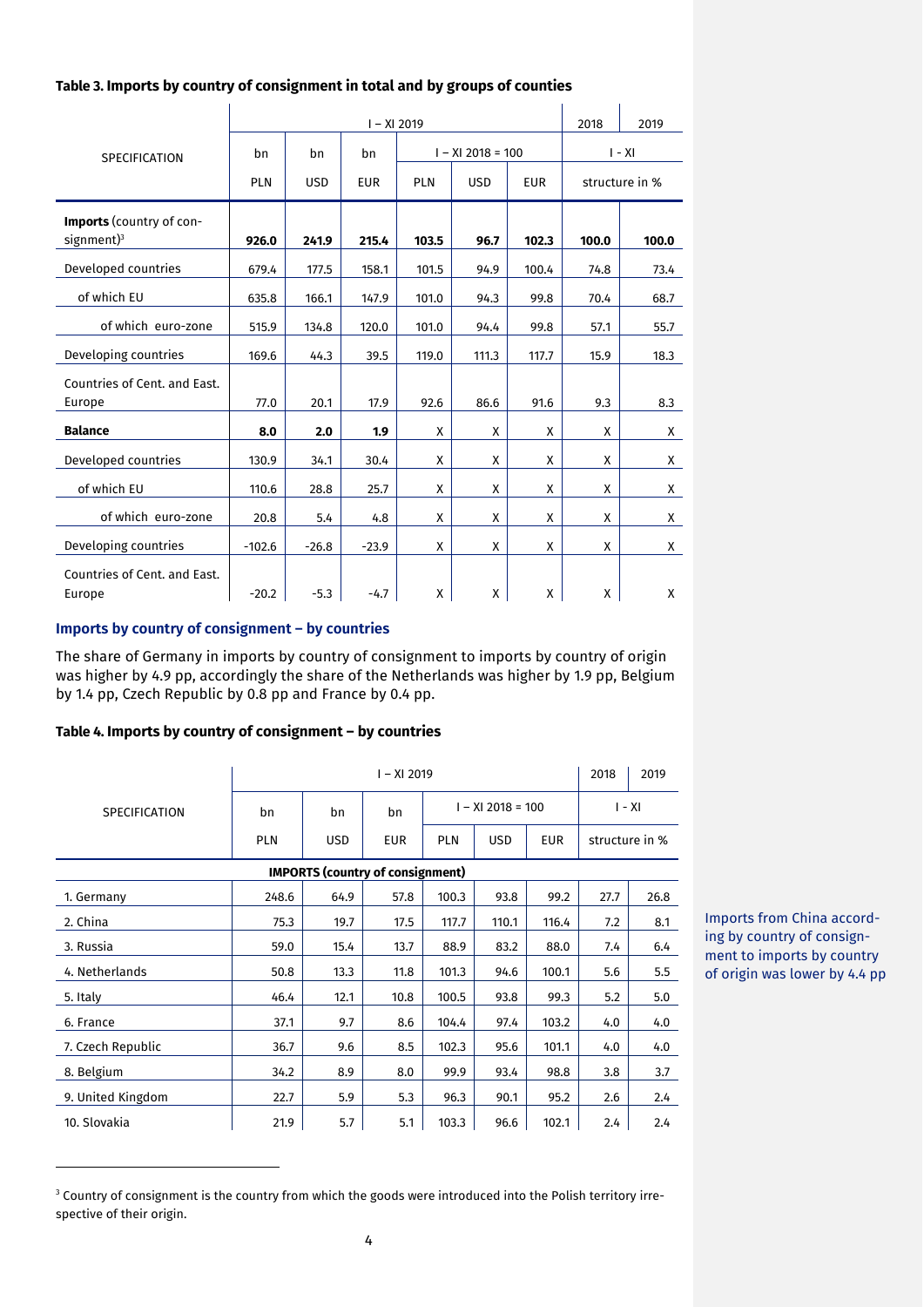After eleven months 2019 year in trade in goods according to the SITC nomenclature, as compared to eleven months 2018 year, there was an increase in most commodity sectors.

In export the largest increase concerned in animal and vegetable oils, fats and waxes (by 24.9%) and beverages and tobacco (by 10.3%), while decrease was reported in mineral fuels, lubricants and related materials (by 9.4%)

In import the largest increase was recorded in beverages and tobacco (by 12.9%) and machinery and transport equipment (by 8.1%) while decrease was observed in mineral fuels, lubricants and related materials (by 6.1%), manufactured goods classified chiefly by material (by 2.6%) and in crude materials inedible, except fuels (by 2.3%).



#### **Chart 1. Composition of exports by sections according to SITC nomenclature in I – XI 2019**

#### **Chart 2. Composition of imports by sections according to SITC nomenclature in I – XI 2019**

| Food and live animals                                               | 7.1  |
|---------------------------------------------------------------------|------|
| Beverages and tobacco                                               | 0.8  |
| Crude materials inedible, except fuels                              | 2.9  |
| Mineral fuels, lubricants and related materials                     | 7.6  |
| Animal and vegetable oils, fats and waxes                           | 0.4  |
| Chemicals and related products                                      | 13.6 |
| Manufactured goods classified chiefly by material                   | 16.6 |
| Machinery and transport equipment                                   | 36.3 |
| Miscellaneous manufactured articles                                 | 13.3 |
| Commodities and transaction not classified<br>elsewhere in the SITC | 1.4  |